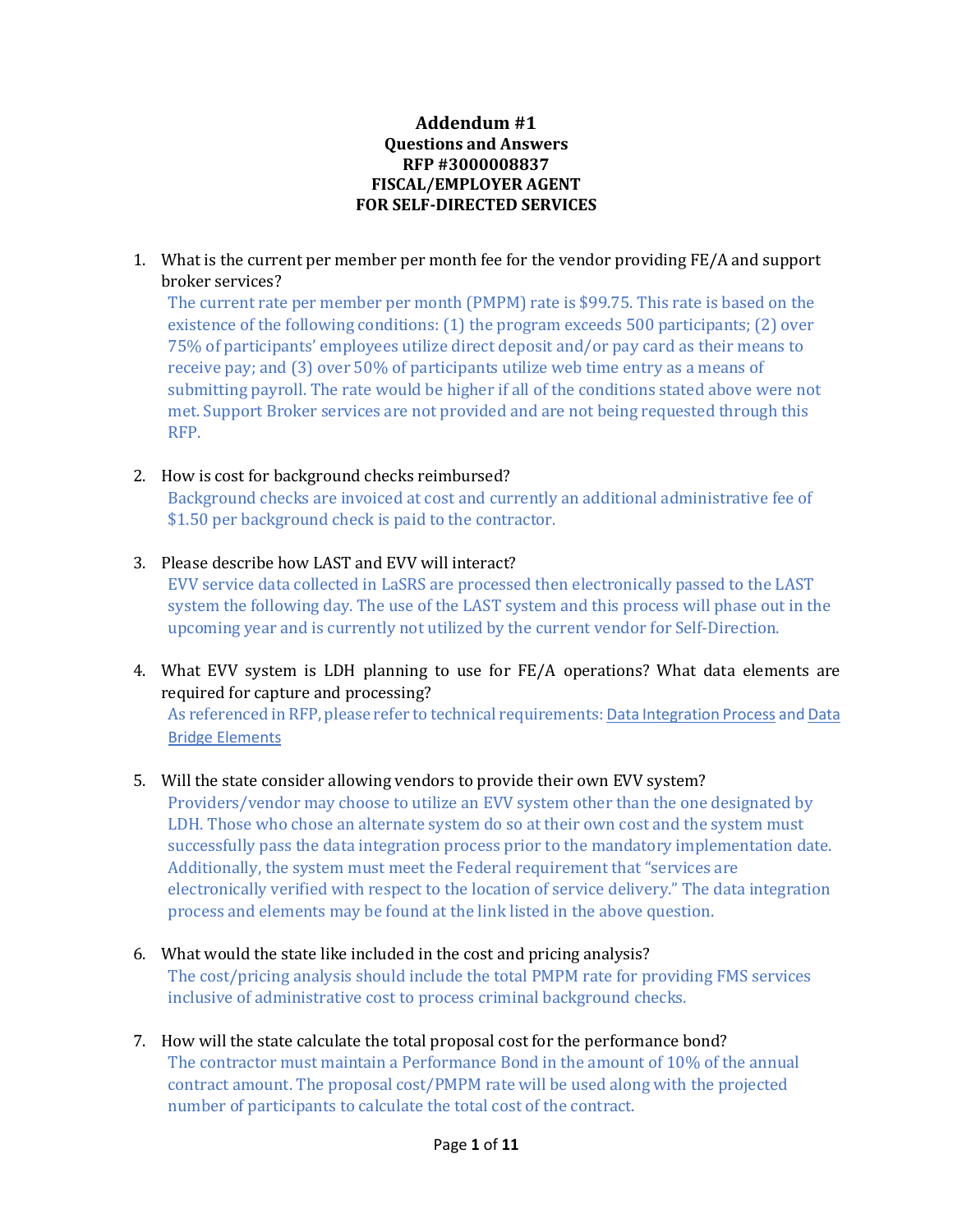- 8. What is the expected participant growth over the life of the contract? The projected participant growth is approximately 50% through the 3-year contract period.
- 9. What is the current participant attrition rate? Between .5% and 1.0%
- 10. What is the current ratio of DSWs to participants? 1.9 to 1
- 11. What is the current daily and monthly customer service call volume? In August 2017, the average was 35.34 calls per day, and an average of 702 calls per month thus far this year through August.
- 12. What is the current and projected dollar volume of payroll each month? The current payroll (September 2017) was \$2,834,025, projection through the end of the three-year contract, \$4,251,037 dependent on LDH's budget appropriation each year.
- 13. How will referrals be delivered to the selected vendor?

SRI will send authorizations electronically and the Support Coordinator will send the approved Plan of Care/revision to the F/EA as authorization of approval. See links for current self-direction manuals and details regarding the process of a participant choosing self-direction as a service delivery option. [OCDD Self Direction Handbook](http://www.dhh.louisiana.gov/assets/docs/OCDD/waiver/LAOCDDSelfDirectionHandbook070117.pdf) [& OAAS Self](http://www.ldh.la.gov/assets/docs/OAAS/Manuals/Self-Direction-Manual.pdf)  [Direction Handbook](http://www.ldh.la.gov/assets/docs/OAAS/Manuals/Self-Direction-Manual.pdf)

14. How will authorizations be delivered to the selected vendor? Can authorizations be provided in a daily electronic file?

Prior authorization can be electronically sent via LaSRS, LAST or an sFTP file. An sFTP file of all Prior Authorizations authorized or edited in the last 30 days is currently being sent on a daily basis to the current vendor. Additional information:

The data contractor (SRI) currently sends 3 electronic files on a daily basis and receives one incoming file from the current FEA vendor.

Incoming Files to FEA (daily):

- 1) Client File containing recipient demographic information
- 2) Prior Authorization file- containing new and edited PAs
- 3) Service Message file- contains processed service data including any messages pertaining to that service

#### Outgoing File from FEA:

- 1) Service file –contains service data sent by FEA agency
- 15. Who is the current contractor for supports brokerage? Support Brokerage is not currently provided nor is it being requested through this RFP.
- 16. Section 3.6.3 indicates that the contractor will be required to collect electronic check in/check out information including geolocation data. Can you reconcile this with 3.3.3.3.1.13.2 that allows for collection of time data through fax, mail and email? How could electronic time and geolocation be collected through these methods?

3.6.3 refers to when Electronic Visit Verification is implemented for the self-direction program. 3.3.3.3.1.13.2 refers to the current processes and expectations.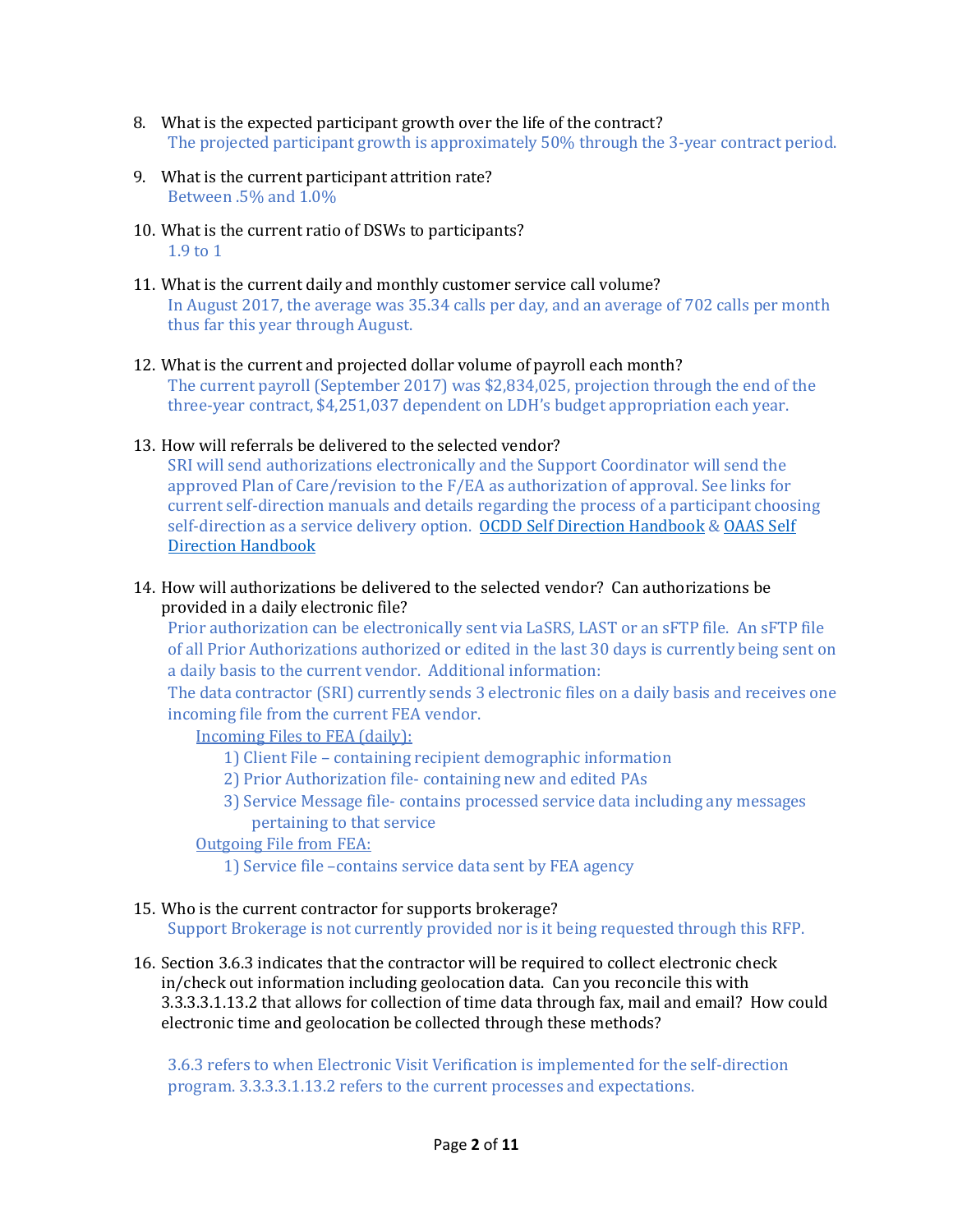- 17. Does the selected Contractor need to meet EVV requirements in the 21st Century Cures Act? Yes
- 18. Is the current Contractor capturing employee eligibility for the Difficulty of Care income exclusion available under IRS Notice 2014-7, which recognizes payments for Medicaid waiver services to eligible live-in providers as excluded from reporting as federal income? No
- 19. Is the current Contractor capturing employee eligibility for the live-in exemption from overtime under the Fair Labor Standards Act such that participants employing eligible employees do not need to pay overtime premiums? Yes
- 20. Please clarify the amount of time the successful Contractor will have to transition over 800 participants and their associated providers. The Schedule of Events (2.4.1.) allows 61 days between contract negotiation and the contract beginning date. What deliverables, if any, are due by January 1, 2018?

The transition process should occur between notification of award and December 31, 2017. All deliverables must be in place by 1/1/18 unless otherwise stated in the RFP.

- 21. What is the earliest date the Contractor is expected to provide payroll (2.4.1.)? January 5, 2018
- 22. The Transition Plan is due 45 days after contract award (3.3.6.2). Is that the date of the Contract Award Announcement or Contract Begins (2.41.)? Upon notification of award, the contractor must begin to work with BHSF to develop a transition plan. All transition activities shall be complete prior to the start of the contract on January 1<sup>st</sup>.
- 23. The requirements in section 3.1.3.2. list the potential need for managing of invoices for goods and services. Can you please confirm that managing of invoices for goods and services is not currently part of this contract and should not be reflected in the Proposer's cost worksheets? Yes. Management of goods and services are not currently part of this contract and should not be reflected in the proposer's cost worksheet.
- 24. Can the state please elaborate on the FEA's role in providing a package of insurance options including disability, healthy, and life insurance for DSWs as listed in 3.1.3.3? As part of the self-direction option, CMS allows certain goods and services to be paid for under an individual's waiver budget. If the state elects to pursue this option for waiver participants in the future, the F/EA would be responsible for researching insurance options and making available BHSF approved options to participants and deduct from pay.
- 25. Can LDH please explain further the requirement listed in section 3.3.1.1.1.? It suggests that the F/EA would provide services before being approved by the IRS as an agent of the employer. Could LDH explain why that would be?

There can be a significant time gap between when a completed Form 2678 to request IRS authorization is sent and when the official IRS letter is received in response. Because this time gap could present serious hardship for participants who would otherwise be unable to receive services during this waiting period, the F/EA must bear the responsibility during that time gap so there will be no interruption in service.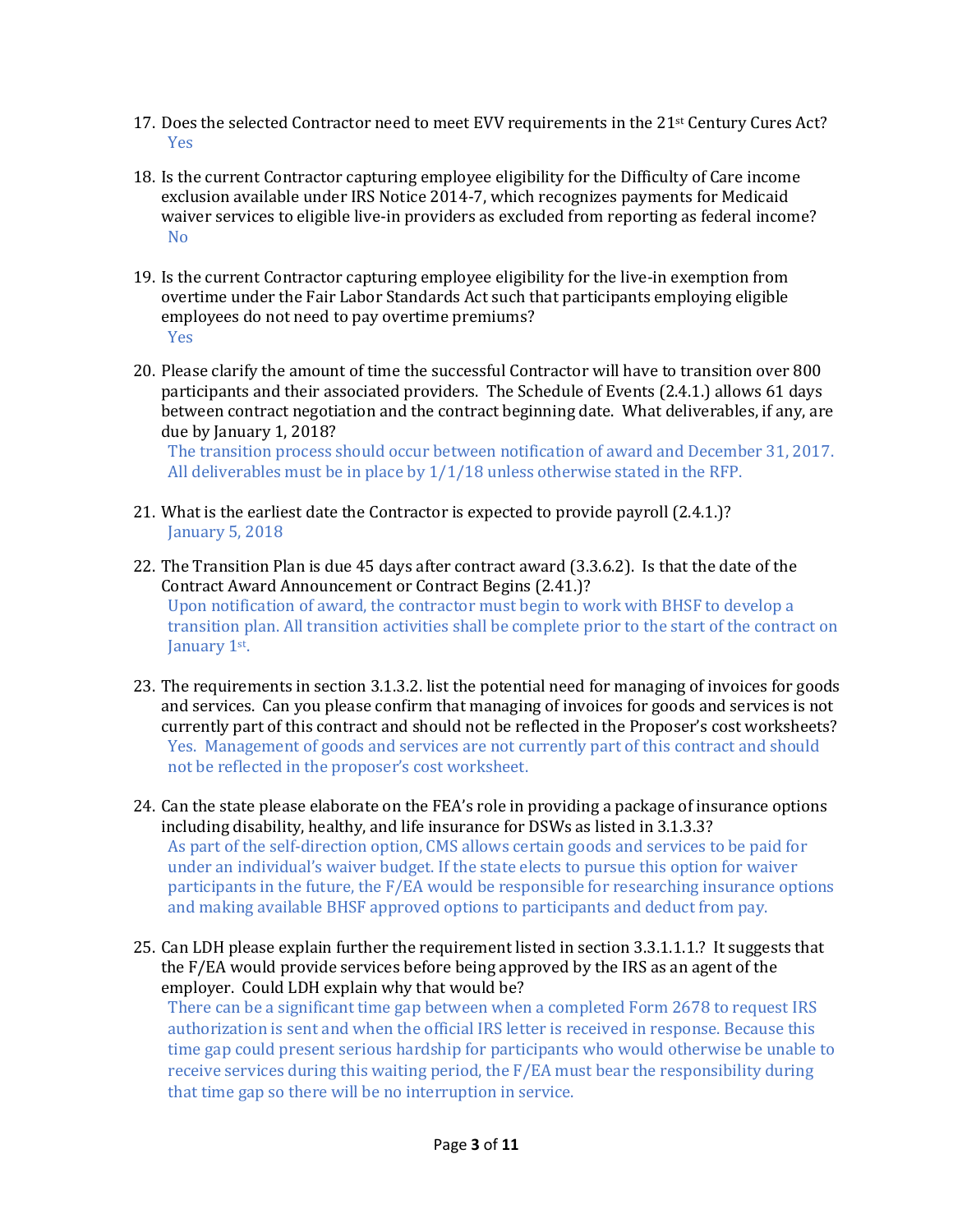- 26. For the Workers Compensation requirement in section 3.3.3.7., is the cost of the premium deducted from the wage paid to the DSW? Yes
- 27. Has LDH imposed liquidated damages (3.4.) on the current contractor or prior vendors? If so, how often and how much? No
- 28. Please clarify whether the late submission of invoices penalty in 3.4.1.4., refers to service claims, administrative invoices or both. 3.4.1.4 references administrative invoices only.
- 29. Worksheet 2 of Attachment V asks for total monthly cost. Is there a preferred template for an itemized description of costs? Section 4.15.10.1 suggests that the cost should be itemized. Please provide an all-inclusive PMPM rate as referenced in Attachment 5.
- 30. Is the bond amount (7.3.1) for the total annual proposed cost or the total over the three-year contract?

Refer to question # 7.

- 31. With the current vendor, what is the percentage of use for the following?
	- Online system August 2017 58%
	- Direct Deposit August  $2017 92\%$
- 32. (Page 8, Section: **1.1.3.1.**) How many participants are enrolled in each waiver? See chart in #33 below for current enrollment.

What is the new enrollment rate for each waiver?

The monthly new enrollment rate by waiver is approximately as follows:

| <b>Community</b><br><b>Choices Waiver</b><br>(CCW) | <b>New</b><br><b>Opportunities</b><br><b>Waiver (NOW)</b> | <b>Residential</b><br><b>Options Waiver</b><br>(ROW) | <b>Children's Choice</b><br>(CC) Waiver |
|----------------------------------------------------|-----------------------------------------------------------|------------------------------------------------------|-----------------------------------------|
| 5%                                                 | 2%                                                        | 0%                                                   | 5%                                      |

33. Can the state provide Participant distribution information by region or geographic area for each waiver?

Participant enrollment by waiver and region is shown in the following chart: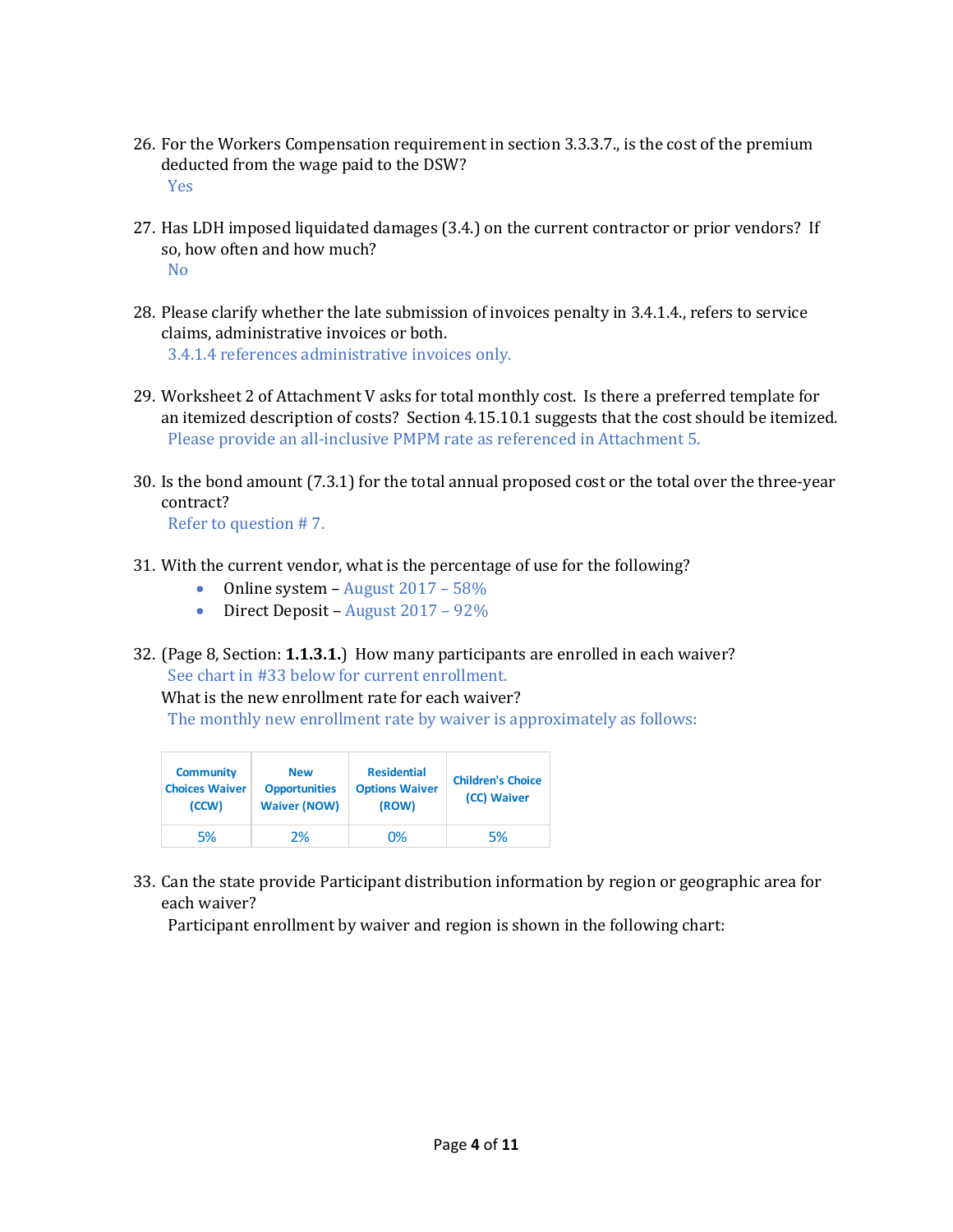| Region           | Program                           | <b>Client Count</b> |
|------------------|-----------------------------------|---------------------|
| Reg <sub>1</sub> | <b>Community Choices Waiver</b>   | 16                  |
| Reg <sub>2</sub> | <b>Community Choices Waiver</b>   | 19                  |
| Reg <sub>3</sub> | <b>Community Choices Waiver</b>   | 15                  |
| Reg 4            | <b>Community Choices Waiver</b>   | 9                   |
| Reg <sub>5</sub> | <b>Community Choices Waiver</b>   | $\mathbf{1}$        |
| Reg <sub>6</sub> | <b>Community Choices Waiver</b>   | 8                   |
| Reg <sub>7</sub> | <b>Community Choices Waiver</b>   | 10                  |
| Reg <sub>8</sub> | <b>Community Choices Waiver</b>   | 5                   |
| Reg 9            | <b>Community Choices Waiver</b>   | 44                  |
| Reg 1            | <b>Children's Choice Waiver</b>   | 25                  |
| Reg <sub>2</sub> | <b>Children's Choice Waiver</b>   | 22                  |
| Reg <sub>3</sub> | <b>Children's Choice Waiver</b>   | 12                  |
| Reg 4            | <b>Children's Choice Waiver</b>   | 13                  |
| Reg <sub>5</sub> | <b>Children's Choice Waiver</b>   | 3                   |
| Reg <sub>6</sub> | <b>Children's Choice Waiver</b>   | $\overline{4}$      |
| Reg <sub>8</sub> | <b>Children's Choice Waiver</b>   | $\overline{2}$      |
| Reg 9            | <b>Children's Choice Waiver</b>   | 36                  |
| Reg <sub>2</sub> | <b>Residential Options Waiver</b> | $\overline{2}$      |
| Reg 9            | <b>Residential Options Waiver</b> | $\overline{2}$      |
| Reg 1            | <b>New Opportunities Waiver</b>   | 170                 |
| Reg <sub>2</sub> | <b>New Opportunities Waiver</b>   | 161                 |
| Reg <sub>3</sub> | <b>New Opportunities Waiver</b>   | 34                  |
| Reg 4            | <b>New Opportunities Waiver</b>   | 69                  |
| Reg <sub>5</sub> | <b>New Opportunities Waiver</b>   | 38                  |
| Reg <sub>6</sub> | <b>New Opportunities Waiver</b>   | 18                  |
| Reg <sub>7</sub> | <b>New Opportunities Waiver</b>   | 24                  |
| Reg <sub>8</sub> | <b>New Opportunities Waiver</b>   | 15                  |
| Reg 9            | <b>New Opportunities Waiver</b>   | 195                 |

- 34. What is the anticipated enrollment in FMS at the end of contract years one, two, and three? The projected enrollment/total monthly participants at the end of each contract year. Please note these projections may be affected by LDH's budget appropriation each year. Year 1 – 1201 Year 2 – 1393
	- Year 3 1585
- 35. Will this be a sole source, or multiple award, contract? No
- 36. (Page 9, Section: **1.3.2.5.**) "Certify that the proposer is not an organization that provides support services consultations, agency-provider services, goods, or PCA vendor services or supports." Does that mean in Louisiana only? Yes
- 37. (Page 14, Section: **3.3.2.8.**) What is the cost of the background checks? \$51.00; additional jurisdictions cost \$15.00 per jurisdiction Does the cost come from the participant's budget, or is it part of the PM/PM rate? No the cost of background checks does not come out of the participant's budget nor is it part of the PMPM rate. The cost is included on the F/EA's monthly invoice reimbursed by BHSF.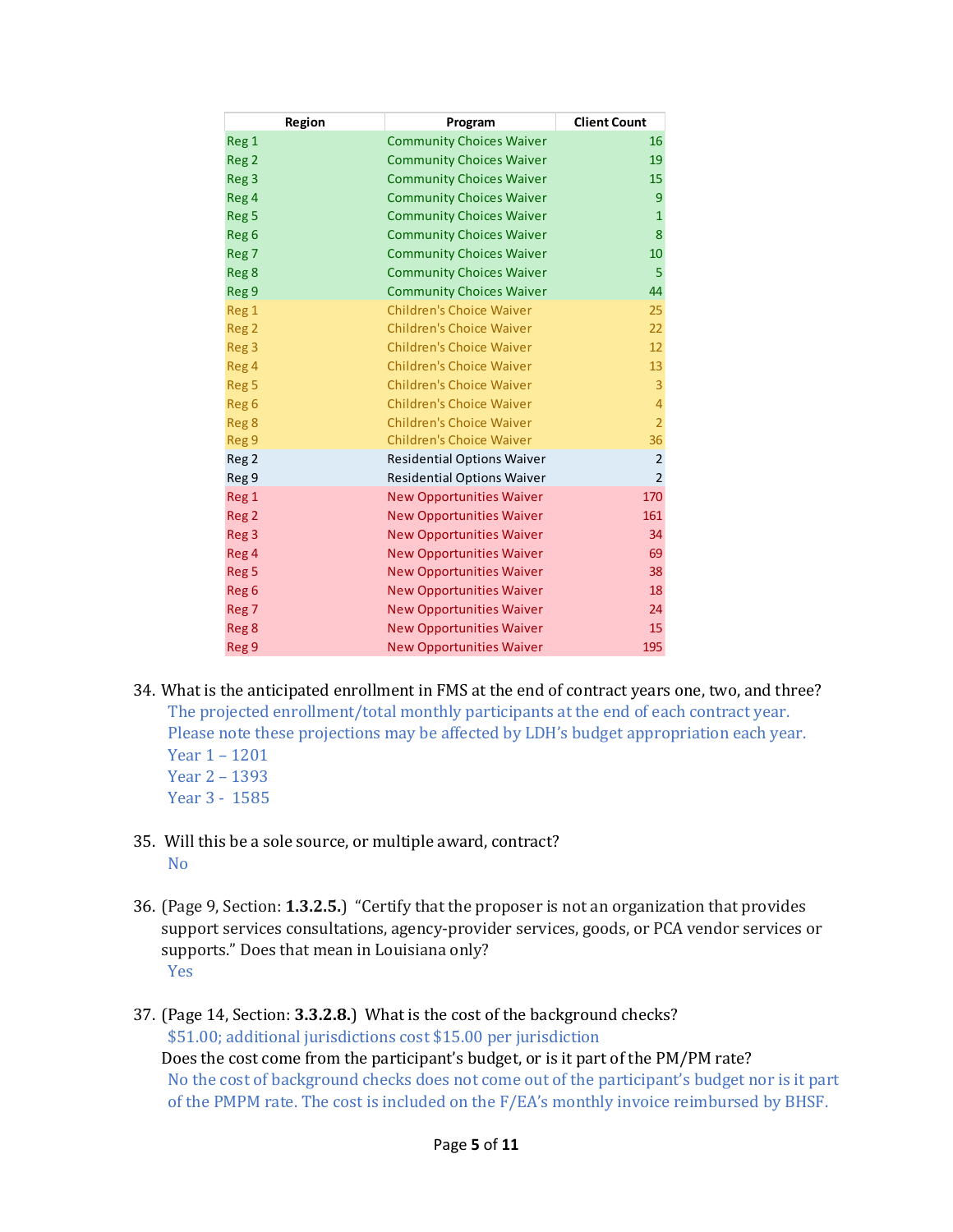- 38. (Page 18, Section: **3.3.4.1.**) "The contractor shall be responsible for supplying its own facility or building as part of its performance under the contract. All participant, DSW, vendor and agency records must be maintained in a secure location with protected health information protected;" Does that mean the provider must have an office in Louisiana, or is the headquarters office sufficient, provided it meets the standards as outlined above? An office in Louisiana is not required. The contractor's headquarters office, located in the United States, is sufficient.
- 39. (Page 18, Section: **3.3.5.3.1.1.5.**) What languages are currently supported for written documentation and telephone? English and Spanish for documentation and telephone. Over 200+ languages for telephone via Certified Languages International and also include TDD/TTY for the hearing impaired.

Is there a timeframe requirement for the translation of written materials? Upon start of the contract all deliverables must be met unless otherwise stated in the RFP.

# 40. Who is the current vendor?

Acumen Fiscal Agent

- 41. When does the current contract expire? Based on the 2016 RFP for this contract, the term for the vendor was three (3) years, with an option to extend for up to twenty-four (24) additional months at the same rates, terms and conditions of the initial contract term. The current contract ends 12/31/2017.
- 42. (Page 23, Section: **3.3.7.**) Does the current vendor have an approved turnover plan in place?

Yes

If so, does this turnover plan include requirements and timelines for the transfer of accurate data regarding budgets, participants, employees etc. to the new vendor? Yes

43. Will DHH ensure the incumbent Contractor is fully compliant with the new Contractor's transition documentation requirements in addition to any turnover plan requirements already in place?

### Yes

## 44. What are the average number of timesheets processed per month?

NOW – 983 Community Choices Waiver – 172 Children's Choice Waiver – 36 Residential Options Waiver – 10 Note: Duplicates or corrections are received; therefore, the number of time sheets doesn't always correlate with the number of checks cut.

45. What is the frequency of background checks? (For example, annually or at start-up only?) Currently at start-up only. Providers/employers must comply with current state law regarding background check requirements.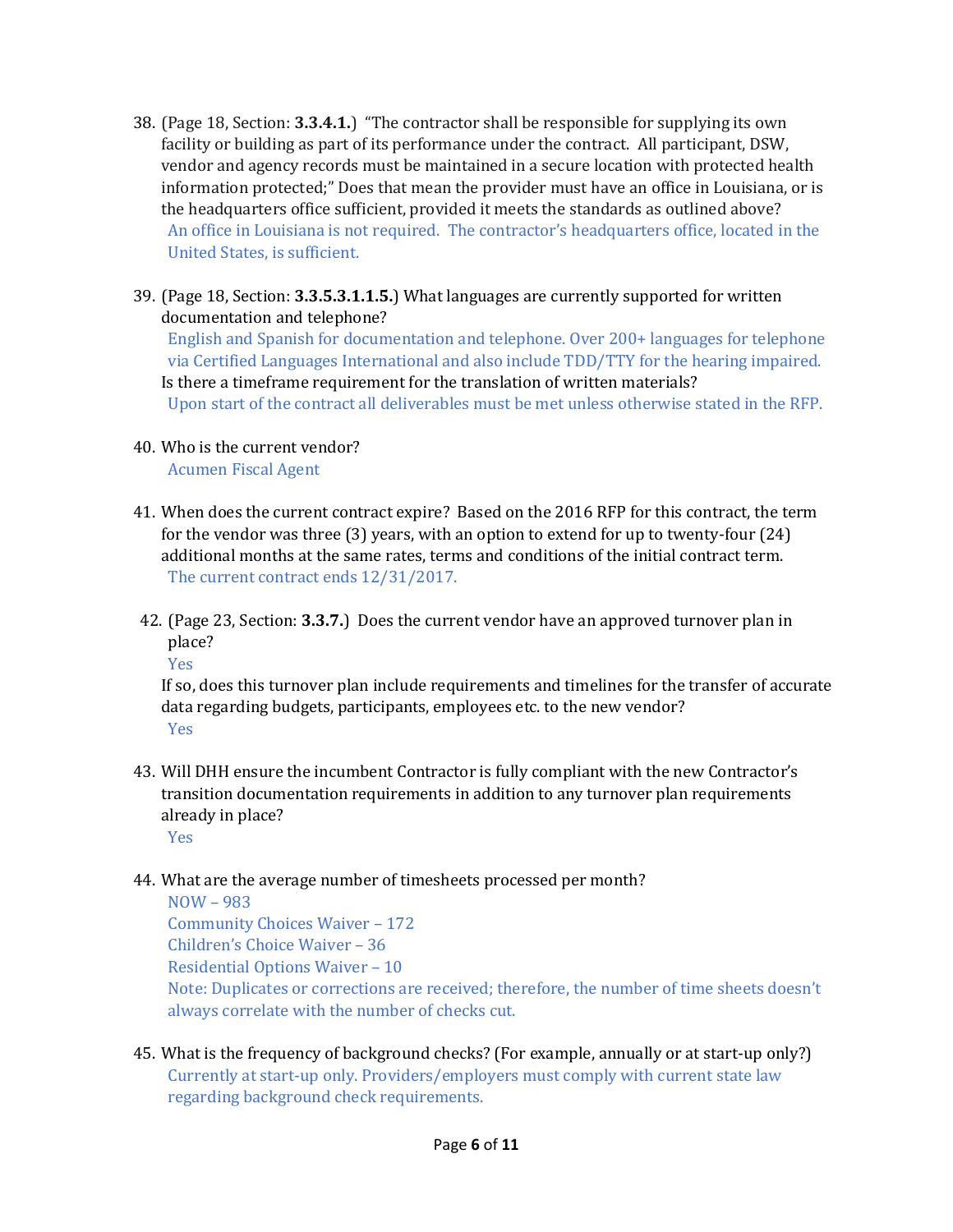- 46. (Page 23, Section: **3.4.**) Do liquidated damages exist in the current agreement? If yes, what is the amount assessed and/or the number of assessments? Liquidated damages are provided for in the current contract. No liquidated damages have been assessed against the current contractor.
- 47. What is the States preferred method of billing for the PM/PM rate and the payroll? (Manual, EDI, web portal, etc.)

The vendor must manually invoice BHSF on a monthly basis for the PMPM cost. The vendor must enroll as a Medicaid provider and bill the fiscal intermediary, Molina, through vendor's preferred method to be paid for services to provide payroll/pay employees.

- 48. Would you please clarify the format requirement for the proposal response? Should the outline, listed in **14.4.2.**, begin with the Table of Contents and end with Cost and Pricing Analysis? Example below:
	- **4.14.2.2.** Table of Contents **4.14.2.3.** Introduction/Administrative Data **4.14.3.** Project Methodology **4.14.4.** Relevant Corporate Experience **4.14.5.** Personnel Qualifications **4.14.6.** Additional Information **4.14.7.** Corporate Financial Condition **4.14.8.** Cost and Pricing Analysis

Yes

- 49. Would the Department prefer Section **4.15.,** Proposal Content Section, be embedded within each of the outline sections above? For example, should we address Section **4.15.4.,** under the outline heading **4.14.2.3.,** Introduction/Administrative Data? Yes
- 50. (Page 31, Section: **4.15.5.1.) "**The proposer should articulate an understanding of, and ability to, effectively implement services as outlined within Section 3 of the RFP. In this section, the proposer should state the approach it intends to use in achieving each objective of the project as outlined, including a project work plan and schedule for implementation. In particular, the proposer should…"
	- a. Is the preference to have the proposer only respond to **4.15.5.1.1. 4.15.5.1.14.**, relative to the scope of work outlined within section 3, or should the respondent address **4.15.5.1.1. - 4.15.5.1.14., as well as** each item outlined within Section 3? The latter would provide a significantly more comprehensive response. The project methodology should address all deliverables described in Section 3.
	- b. If the latter, is all of SOW Section 3.0 to be included under the methodology? For example, 3.5. Liquidated Damages, does not seem to fit. Liquidated Damages is informational and a response is not necessary.
	- c. To reduce duplication, would it be acceptable to combine components of the SOW, e.g., Sections **3.2.1.1** and **3.3.3.5**., Customer Service, so long as we demonstrate that we are addressing each requirement?

Yes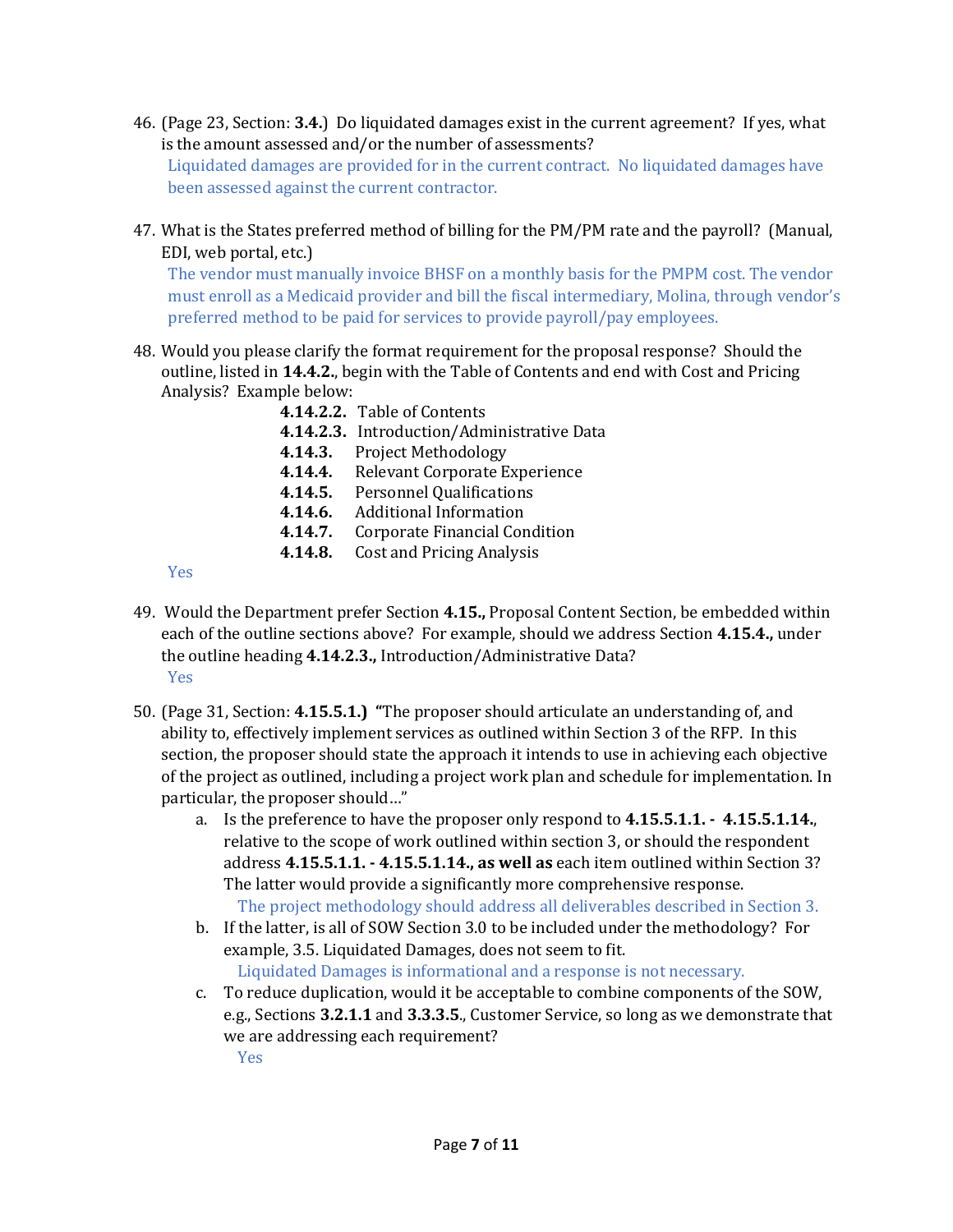51. (Page 30, Section **4.15.3.) "**Approach: **4.15.3.1.** Proposals should define proposer's functional approach in providing services and identify the tasks necessary to meet the RFP requirements of the provision of services, as outlined in Section 3, Scope of Work." No "Approach" heading is listed in the Proposal Format outline in **4.14**. Can the state clarify if this is an additional section that should be added to **4.14**, or if this should be incorporated as part of the Project Methodology Section?

Yes, your approach should be incorporated in the Project Methodology.

52. (Page 32, Section: **4.15.10**) Cost and Pricing analysis indicates "proposers shall submit the breakdown in a similar format to the attached Cost Worksheets form (See Attachment V)" However attachment V only requires a single PMPM rate and a total monthly cost for 920 participants. Please clarify if only the PMPM rate and total monthly cost for 920 participants is required or if additional detail is required and to what level?

Please provide cost in format provided on Attachment V: a single PMPM rate, and total monthly cost for 920 participants.

53. (Page 37, Section: **7.3**) What type of Performance Security Bond is required and by when should it be in place?

Performance (surety) Bond – see question #7. It is required to be in place at the beginning of the contract.

54. Attachment V – Cost Worksheet. Is the Fiscal Management Services PM/PM rate billed to the state for **all** enrolled participants in the waiver, or only the Active participants that submit a timesheet during the billing period?

The billing would reflect all recipients enrolled in self-direction.

- 55. (Page 24, Section: **3.6.3.**) Electronic Visit Verification:
	- a. Is it possible for bidders to receive a demonstration of LDH's EVV system prior to RFP deadline?

EVV for self-direction participants is anticipated to be implemented mid-2018. The vendor selected for this contract will receive a demonstration and training of LDH's EVV system prior to implementation.

- b. Is the current vendor using the EVV system? If so, what percent of workers submit timesheets via EVV, F/EA web portal, fax, email and mail? No
- 56. (Page 16, Section: **3.3.3.3.1.7**) LAST system:
	- a. What are the technical requirements for running LAST? Microsoft windows OS
	- b. Are there costs for installing, or support for, LAST? No cost for installing nor for support of the LAST system
	- c. Is the LAST system able to accept batch/uploaded data, as opposed to manual data entry?

Yes, the current data contractor is able to accept service data via an sFTP upload in a specified format.

d. In 2016 it appeared that the LAST system is LAN based. Is that still the case?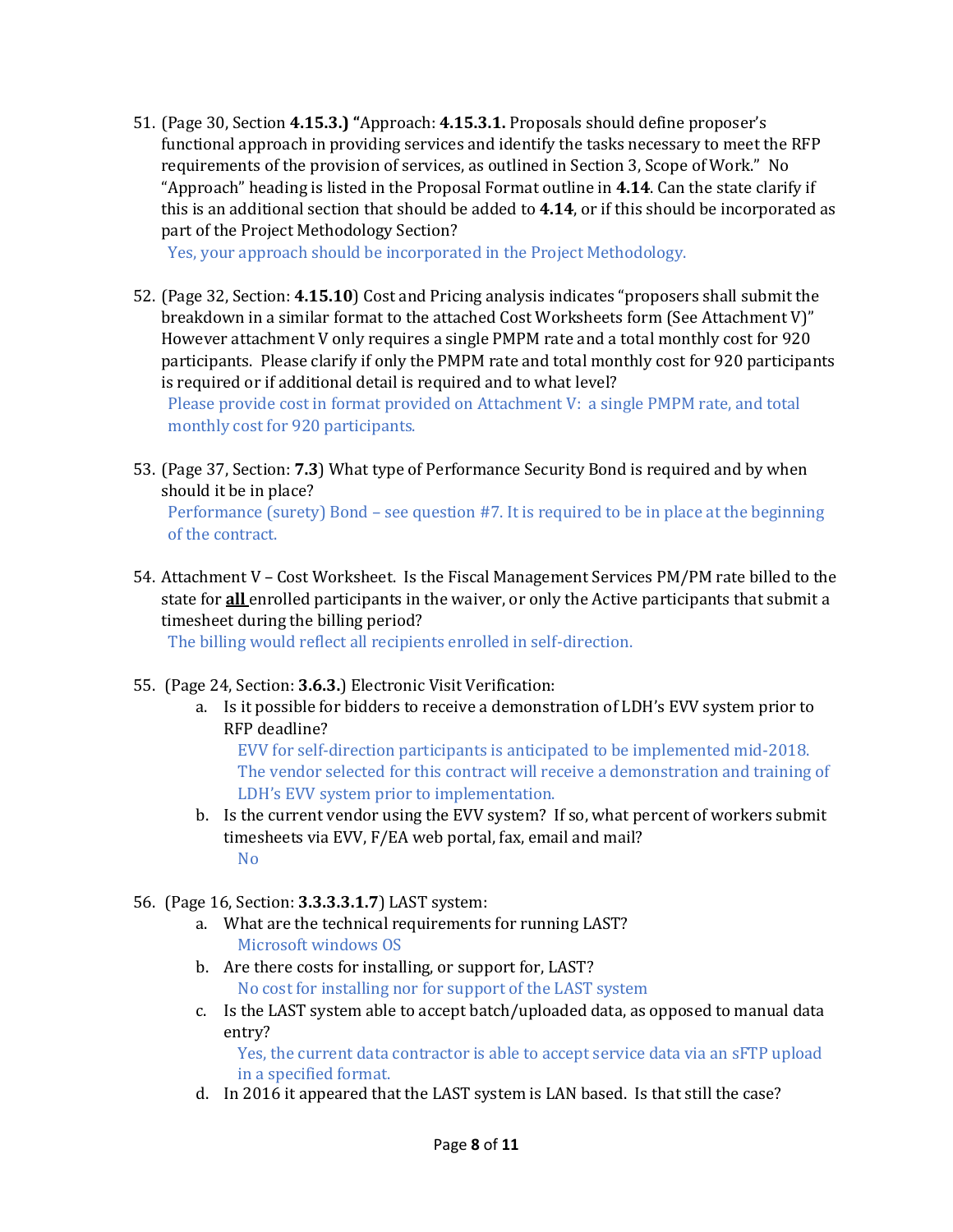Yes

- 57. Is there currently a plan to extend the self-direct option to other Waivers, specifically OCDD Supports Waiver and OAAS Adult Day Health Care (ADHC), Long Term-Personal Care Services (LT-PCS) and Program for All Inclusive Care for the Elderly (PACE)? If so, what does the timeline/ growth in those programs look like? There are currently no plans to do so at this time.
- 58. Would LDH be willing to follow a pay schedule subject to prior program approval that features semi-monthly pay periods, or is the expectation that pay periods will switch to biweekly upon the commencement of the new contract period? Biweekly upon commencement of the new contract.
- 59. Is there currently a plan in place to extend services from simply payroll to DSWs to include vendor payments for goods and services? No plan is in place at this time.
- 60. Will the OCDD Programs begin to allow for payment of overtime to DSWs? Not at this time.
- 61. Section 3.3.1.2.1 speaks to participant enrollment and offers face to face enrollment as an option. Can the face-to-face enrollment option be satisfied by an adapted, online enrollment? Face to face enrollment is not a requirement. As stated in 3.3.1.2.1, 100% of participant enrollment packages will be provided via face to face, mail, email **or** fax within two business days of receiving the referral.
- 62. Section 3.3.1.2.8 speaks to the timeline of notifying employers of a DSWs eligibility for hire. The length of time a background check takes to return once initiated may be outside the contractors control. Can LDH please clarify the four (4) day requirement for notification of DSWs eligibility for hire considering that background checks provide a factor that is not an entirely controllable?

LDH is requiring a 4 business day turnaround; however, LDH will consider on a case by case basis circumstances exceeding the 4 business day requirement that are beyond control of the FEA contractor.

- 63. Section 3.3.1.2.10 speaks to Account Reconciliation being completed within 15 days, can the LDH more specifically explain what level of detail this entails? This requirement refers to ensuring that all payments and deductions to employees are accurate, appropriate, and timely.
- 64. Will the FEA be responsible for development of training materials, and for certifying their completion, and ongoing tracking of Employer/Participant and DSW trainings? Or is the requirement to make previously developed trainings available to Employer/Participants and DSWs?

Yes, the FEA will be responsible for development of training materials, but not responsible for certifying DSW training completion. Training materials will be made available to participants and DSWs as a resource only.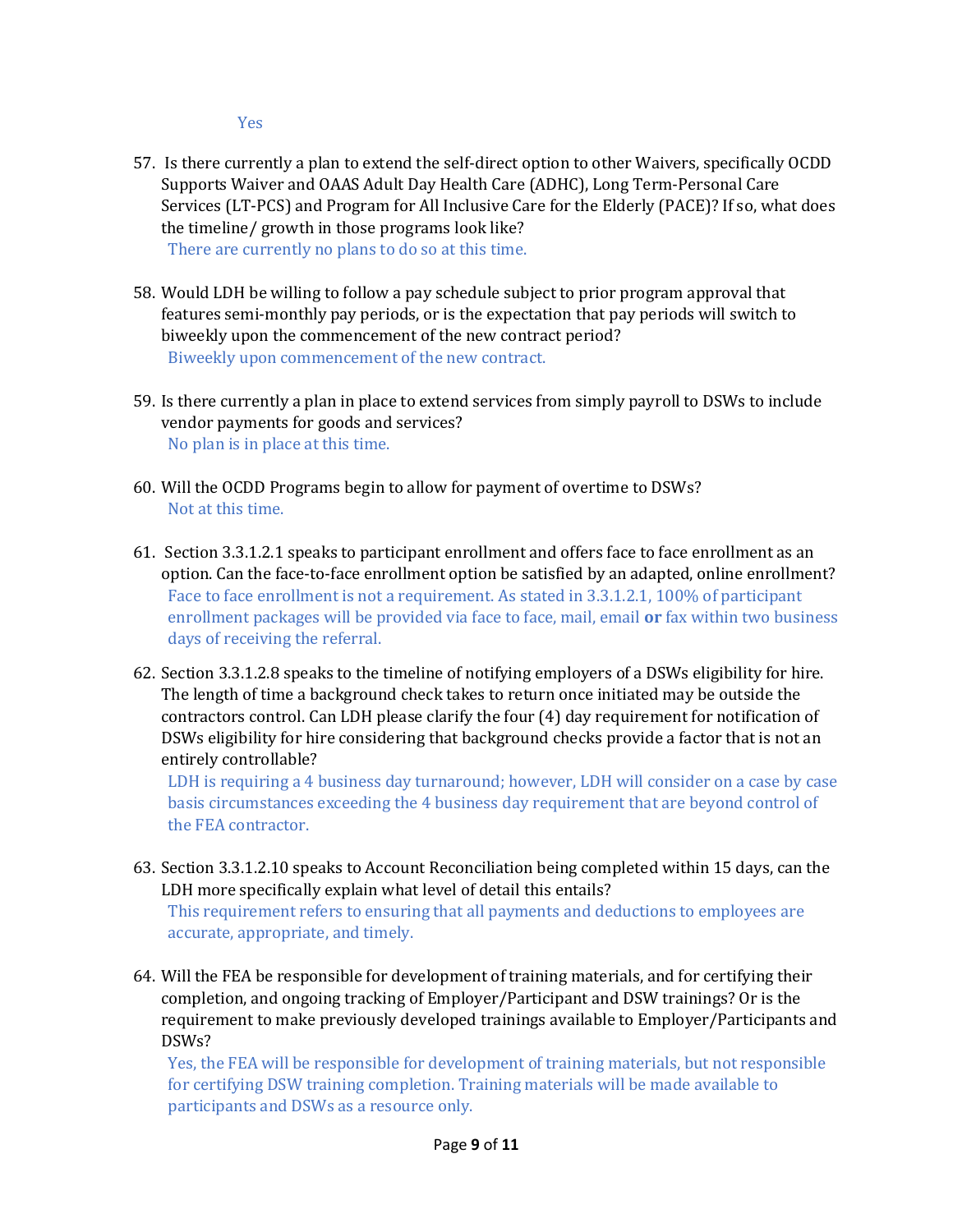- 65. Section 3.3.3.5.1.4 speaks to the development and implementation of customer service training for F/EA staff. Could LDH clarify this requirement and speak more specifically to what type of training this looks like? The FEA contractor will be responsible for developing and providing customer service training to its staff. The contractor may use existing customer service training to satisfy this requirement.
- 66. Can the LDH clarify and specify scoring/point allocation for a Proposer who subcontracts with a Veterans Owned/Hudson Initiative Certified business (but are not themselves a Veteran Owned/Hudson Initiative Certified Business)?

Points will be allotted based on the number of certified small entrepreneurships to be utilized, the experience and qualifications of the certified small entrepreneurship(s), and the anticipated earnings to accrue to the certified small entrepreneurship(s). See Attachment I to the RFP.

67. Is a former school teacher employed by a public school in the State of Louisiana considered a State Employee that would therefore need to disclose employment information and social security number?

No

68. Section 3.6.3 speaks to Electronic Visit Verification Systems. If a proposer has a wellintegrated Electronic Visit Verification mechanism built inherently into the workflow of their time collection system, would the LDH approve the use of that system for Electronic Visit Verification?

See questions #4 & #5.

Can LDH confirm that any costs associated with interfacing the Contractor's existing EVV mechanism with SRI's is the responsibility of the proposer?

The incumbent will be required to work with SRI to ensure all required data is transferred in accordance with requirements noted in the RFP. The foreseeable cost would be in the development of the process to export and transmit the EVV data in the approved format to SRI.

69. Section 3.6.6 speaks to the Contractor's responsibility for expenses related to obtaining access to LDH systems or resources necessary for fulfilling requirements in the RFP (eg: hardware, software, network infrastructure, licensing costs, etc) Can LDH provide a list of these items and their associated costs for the purpose of consideration while developing pricing models?

This section refers to any items needed to successfully complete responsibilities as described in the RFP to function as a FMS contractor in Louisiana.

70. Section 4.15.6 speaks to Relevant Corporate Experience, and more specifically to experience with transitioning participants from another fiscal agent. The section continues on and asks for customer references. Can it be clarified if customer references need to be related transitioning populations with the last twenty-four (24) months, or can the customer references be contracts of similar scope and size conducting regular business in the last twenty-four (24) months?